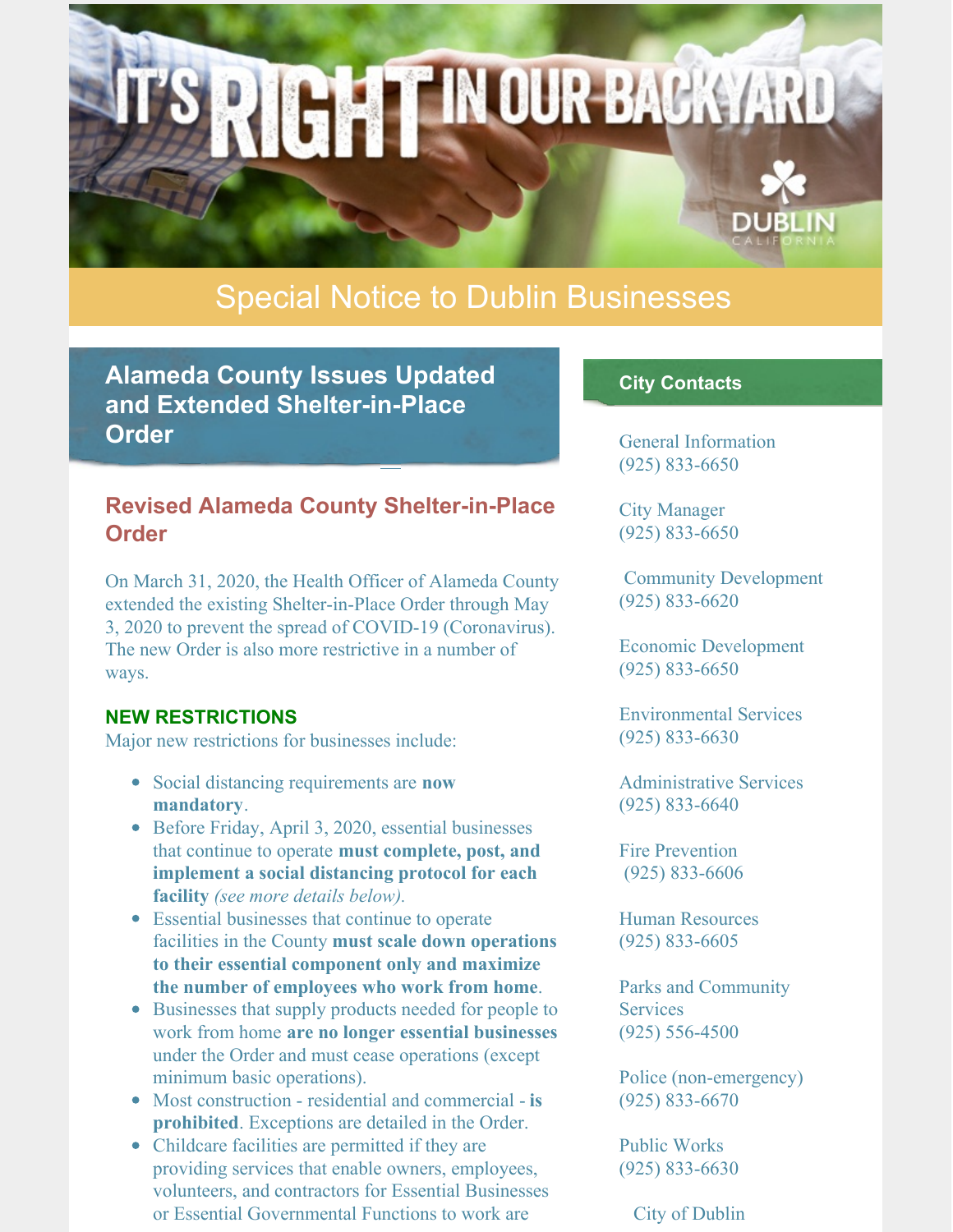permitted.

Read the: Health [Officer](http://www.acphd.org/media/563688/health-officer-order-20-04-shelter-in-place-20200331.pdf) Order [Summary](http://www.acphd.org/media/563713/summary-updated-shelter-in-place-order-20200331.pdf) of Major Changes [Frequently](https://covid-19.acgov.org/index.page) Asked Questions

## **Required Social Distancing Protocol**

Essential businesses that continue to operate facilities should download, complete and post the Social Distancing Protocol. Alameda County has provided a template in [English](https://covid-19.acgov.org/covid19-assets/docs/appendix-a-social-distancing-protocol English.docx) | [Spanish](https://covid-19.acgov.org/covid19-assets/docs/9 03.31.20 Appendix A - Social Distancing Protocol - SPANISH.docx) | [Chinese](https://covid-19.acgov.org/covid19-assets/docs/8 03.31.20 Appendix A - Social Distancing Protocol - CHINESE FINAL.docx) | [Vietnamese](https://covid-19.acgov.org/covid19-assets/docs/10 03.31.20 Appendix A - Social Distancing Protocol - VIETNAMESE.docx)

#### **No later than 11:59 p.m. on Thursday, April 2, 2020 each Essential Business must:**

- Post their "Social Distancing Protocol" at each of their facilities in Alameda County frequented by the public or employees.
- The Social Distancing Protocol **must** be posted at or near the entrance of the relevant facility, and shall be easily viewable by the public and employees.
- A copy of the Social Distancing Protocol **must** also be provided to each employee performing work at the facility.
- All Essential Businesses **shall** implement the Social Distancing Protocol and provide evidence of its implementation to any authority enforcing this Order upon demand.
- The Social Distancing Protocol **must** explain how the business is achieving the following:
	- Limiting the number of people who can enter into the facility at any one time to ensure that people in the facility can easily maintain a minimum six-foot distance from one another at all times, except as required to complete the Essential Business activity;
	- Where lines may form at a facility, marking six-foot increments at a minimum, establishing where individuals should stand to maintain adequate social distancing;
	- Providing hand sanitizer, soap and water, or effective disinfectant at or near the entrance of the facility and in other appropriate areas for use by the public and employees, and in locations where there is high-frequency employee interaction with members of the public (e.g. cashiers);
	- Providing for contactless payment systems or, if not feasible to do so, the providing for disinfecting all payment portals, pens, and styluses after each use;

100 Civic Plaza Dublin, CA 94568 www.dublin.ca.gov